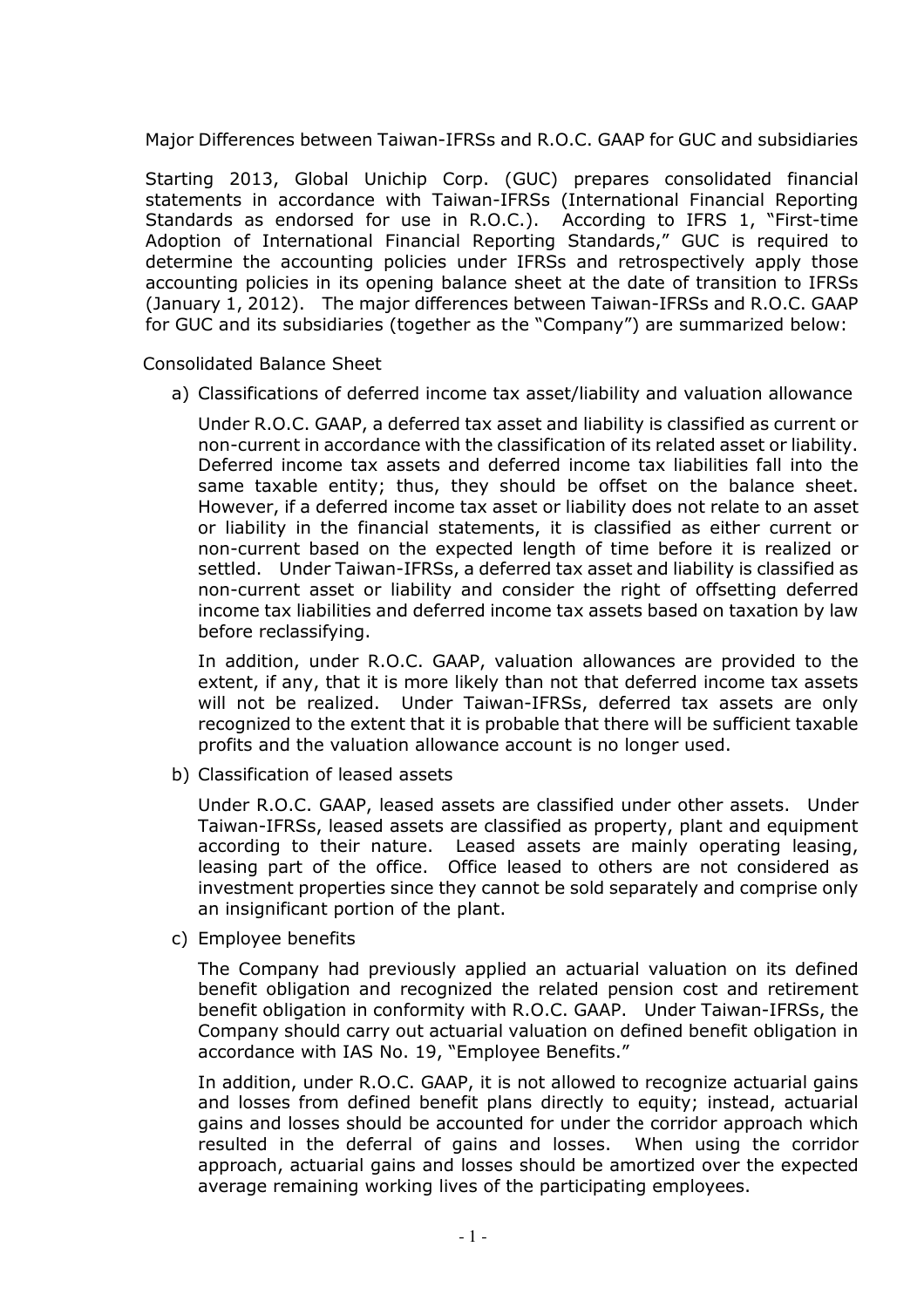Under IAS No. 19, "Employee Benefits," the Company elects to recognize actuarial gains and losses immediately in full in the period in which they occur, as other comprehensive income, which is classified under retained earnings. Subsequent reclassification to earnings is not permitted.

In addition, under R.O.C. GAAP, the minimum pension liability should be recognized in the balance sheet. If the accrued pension cost is less than the minimum amount, the difference should be recognized as an additional liability. Under Taiwan-IFRSs, there is no aforementioned requirement of minimum pension liability.

Consolidated Statement of Comprehensive Income

d) Non-operating income and expenses

Certain non-operating income and expenses, such as the foreign exchange loss, net gain on disposal of financial assets, and disposal of property, plant and equipment are reclassified as other gains and losses; interest revenue, rental revenue and depreciation of rental assets are reclassified as other income; interest expenses are reclassified as finance cost.

e) Other comprehensive income

Under Taiwan-IFRSs, Income Statement is replaced by "Statement of Comprehensive Income". The key difference is the addition of "Other Comprehensive Income", which is mainly the change in equity resulting from transactions other than those with shareholders. For the Company, the key items in other comprehensive income include exchange differences on translation of foreign operations and actuarial losses on defined benefit plans. Further, other comprehensive income is not included in the calculation of EPS.

Consolidated Statement of Cash Flows

f) Classification of interest received and the interest paid

Using the indirect method to report cash flows under R.O.C. GAAP, cash flows from interest received and paid are classified as operating activities and not disclosed separately. However, according to IAS No. 7 "Statement of Cash Flows," cash flow from interest received shall be disclosed separately and classified under investing activities, and interest paid is classified under financing activities.

g) Income tax paid

Under Taiwan-IFRSs, income tax paid is required to be disclosed separately within operating activities, therefore, the statement of cash flows will start with income before income tax instead of net income.

h) Cash flows denominated in a foreign currency

Under Taiwan-IFRSs, cash flow arising from foreign currency transactions shall be recorded and translated by using the foreign exchange rate at the date of the cash flow occurs, and the resulting exchange gain or loss is presented as a reconciliation item to income before income tax.

Based on the aforementioned description, the differences between GUC's 2012 consolidated financial statements under Taiwan-IFRSs and R.O.C. GAAP are illustrated in the following sections.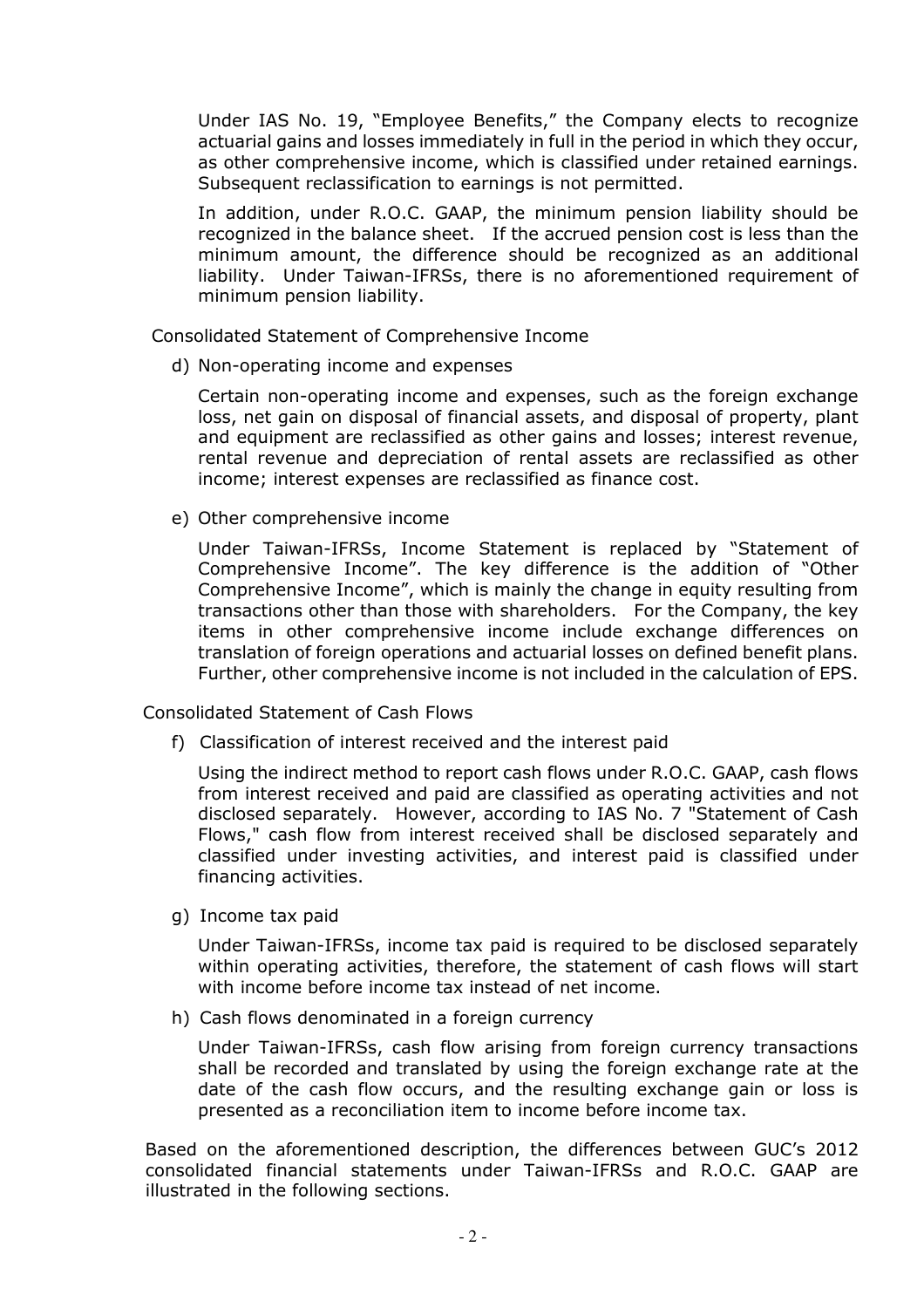## I. Consolidated Balance Sheets

| (In NT\$ thousands)                                             |            | Taiwan-IFRSs           |            | R.O.C. GAAP            |            |           |              |
|-----------------------------------------------------------------|------------|------------------------|------------|------------------------|------------|-----------|--------------|
|                                                                 | 2012.12.31 |                        | 2012.12.31 |                        | Difference |           |              |
|                                                                 |            | Amount                 |            | Amount                 |            | Amount    | Note         |
| <b>Assets</b>                                                   |            |                        |            |                        |            |           |              |
| <b>Current assets</b>                                           | \$         |                        |            |                        |            |           |              |
| Cash and cash equivalents<br>Notes and accounts receivable, net |            | 2,384,588<br>1,037,793 | \$         | 2,384,588<br>1,037,793 | \$         |           |              |
| Receivables from related parties                                |            | 26,528                 |            | 26,528                 |            |           |              |
| Inventories                                                     |            | 556,573                |            | 556,573                |            |           |              |
| Other financial assets                                          |            | 941                    |            | 941                    |            |           |              |
| Other current assets                                            |            | 267,543                |            | 316,900                |            | (49, 357) | $\mathbf{1}$ |
| Total current assets                                            |            | 4,273,966              |            | 4,323,323              |            | (49, 357) |              |
| <b>Non-current assets</b>                                       |            |                        |            |                        |            |           |              |
| Property, plant and equipment                                   |            | 369,004                |            | 368,832                |            | 172       | 2            |
| Intangible assets                                               |            | 172,979                |            | 172,979                |            |           |              |
| Deferred income tax assets                                      |            | 57,027                 |            | 853                    |            | 56,174    | $\mathbf{1}$ |
| Refundable deposits                                             |            | 9,390                  |            | 9,390                  |            |           |              |
| Pledged time deposits                                           |            | 20,000                 |            | 20,000                 |            |           |              |
| Other non-current assets                                        |            |                        |            | 915                    |            | (915)     | 2 & 3        |
| Total non-current assets                                        |            | 628,400                |            | 572,969                |            | 55,431    |              |
| <b>Total assets</b>                                             |            | 4,902,366              | \$         | 4,896,292              | \$         | 6,074     |              |
| <b>Liabilities and equity</b>                                   |            |                        |            |                        |            |           |              |
| <b>Current liabilities</b>                                      |            |                        |            |                        |            |           |              |
| Accounts payable                                                | \$         | 440,889                | \$         | 440,889                | \$         |           |              |
| Payables to related parties                                     |            | 273,359                |            | 273,359                |            |           |              |
| Accrued profit sharing to employees and bonus to                |            |                        |            |                        |            |           |              |
| directors                                                       |            | 73,795                 |            | 73,795                 |            |           |              |
| Payables to contractors and equipment suppliers                 |            | 15,450                 |            | 15,450                 |            |           |              |
| Current tax liabilities                                         |            | 83,948                 |            | 83,948                 |            |           |              |
| Customer advances                                               |            | 217,481                |            | 217,481                |            |           |              |
| Accrued expenses and other current liabilities                  |            | 243,714                |            | 243,968                |            | (254)     | 1            |
| Total current liabilities                                       |            | 1,348,636              |            | 1,348,890              |            | (254)     |              |
| <b>Non-current liabilities</b>                                  |            |                        |            |                        |            |           |              |
| Deferred income tax liabilities                                 |            | 7,071                  |            |                        |            | 7,071     | 1            |
| Other long-term payables                                        |            | 16,981                 |            | 16,981                 |            |           |              |
| Accrued pension cost                                            |            | 28,201                 |            | 5,558                  |            | 22,643    | 3            |
| Guarantee deposits                                              |            | 2,904                  |            | 2,904                  |            |           |              |
| Total non-current liabilities                                   |            | 55,157                 |            | 25,443                 |            | 29,714    |              |
| <b>Total liabilities</b>                                        |            | 1,403,793              |            | 1,374,333              |            | 29,460    |              |
| <b>Equity</b>                                                   |            |                        |            |                        |            |           |              |
| Capital stock                                                   |            | 1,340,119              |            | 1,340,119              |            |           |              |
| Capital surplus                                                 |            | 569,623                |            | 569,623                |            |           |              |
| Retained earnings                                               |            |                        |            |                        |            |           |              |
| -Legal reserve                                                  |            | 339,878                |            | 339,878                |            |           |              |
| -Special reserve                                                |            | 393                    |            | 393                    |            |           |              |
| -Unappropriated earnings                                        |            | 1,256,364              |            | 1,282,283              |            | (25, 919) | 3            |
| Other equity                                                    |            | (7,804)                |            | (10, 337)              |            | 2,533     | 3            |
| <b>Total equity</b>                                             |            | 3,498,573              |            | 3,521,959              |            | (23, 386) |              |
| <b>Total liabilities and equity</b>                             |            | 4,902,366              | \$         | 4,896,292              | \$         | 6,074     |              |
| <b>Key Indices</b>                                              |            |                        |            |                        |            |           |              |
| A/R turnover days                                               |            | 49                     |            | 49                     |            |           |              |
| Current ratio(%)                                                |            | 316.91                 |            | 320.51                 |            | (3.60)    |              |
| <b>Net Working Capital</b>                                      |            | 2,925,330              |            | 2,974,433              |            | (49, 103) |              |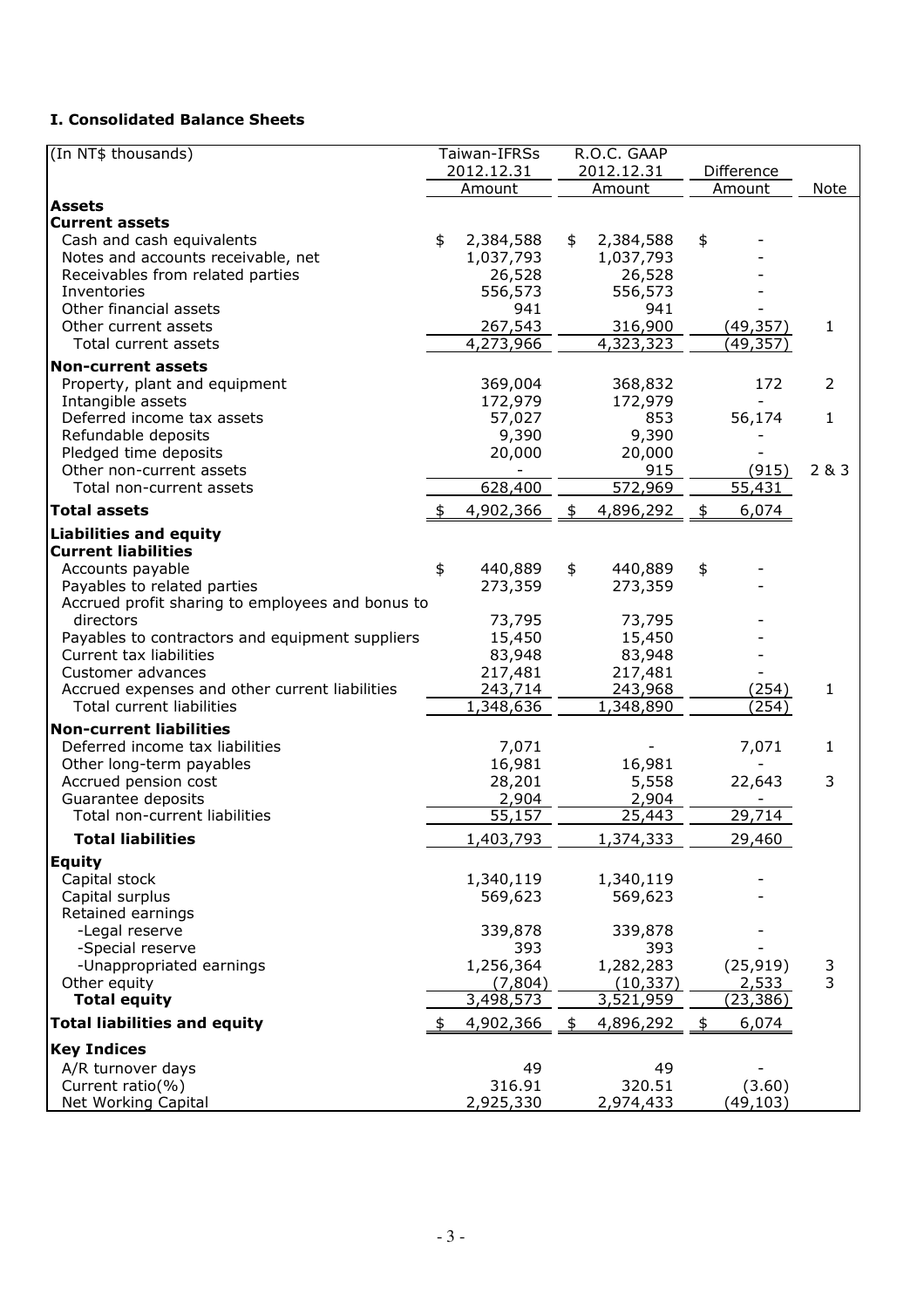1. Classifications of deferred income tax asset/liability and valuation allowance

The amount reclassified from deferred income tax assets to non-current assets was NT\$56,174 thousand, deferred income tax liabilities to non-current liabilities was NT\$7,071 thousand.

2. Classification of leased assets

The amount reclassified from leased assets to property, plant and equipment was NT\$172 thousand.

3. Employee benefits

As of December 31, 2012, accrued pension cost was adjusted for an increase of NT\$22,643 thousand; deferred pension cost was adjusted for a decrease of NT\$743 thousand; and net loss not recognized as pension cost was adjusted for a decrease of NT\$2,533 thousand. For the year ended December 31, 2012, pension cost was also adjusted for a decrease of NT\$1,016 thousand, and actuarial losses on defined benefit plans of NT\$5,717 thousand was recognized in the other comprehensive income.

As a result of aforementioned adjustments from Taiwan-IFRSs adoption, our 2012 net working capital decreased to NT\$2,925,330 thousand and current ratio decreased to 316.91%.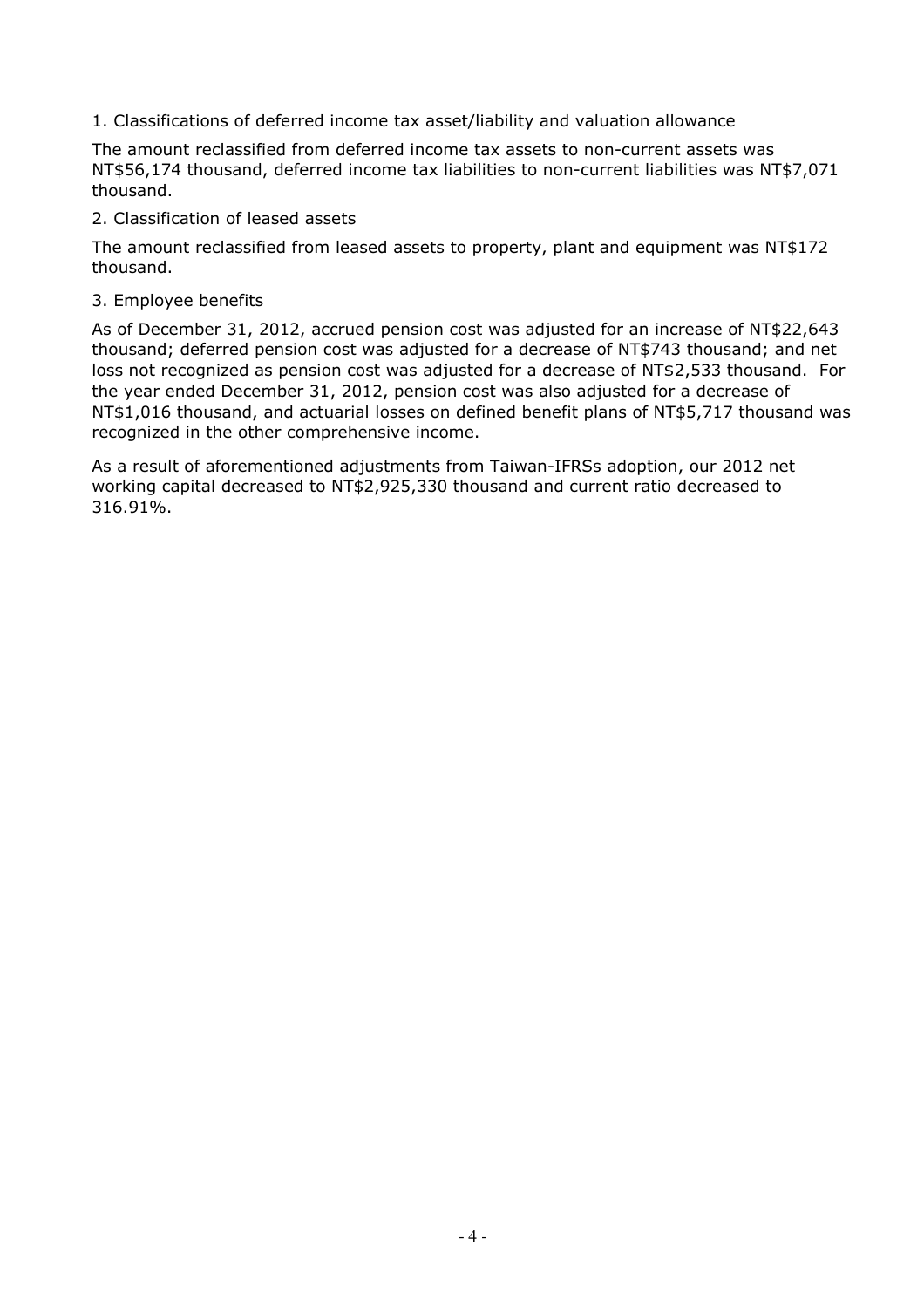# II. Consolidated Statements of Comprehensive Income

| (In NT\$ thousands)                                                  | Taiwan-IFRSs |           |               | R.O.C. GAAP |                   |                |
|----------------------------------------------------------------------|--------------|-----------|---------------|-------------|-------------------|----------------|
|                                                                      |              | 2012      |               | 2012        | Difference        |                |
|                                                                      |              | Amount    |               | Amount      | Amount            | Note           |
| Net sales                                                            | \$           | 9,013,760 | $\frac{1}{2}$ | 9,013,760   | \$                |                |
| Cost of sales                                                        |              | 6,942,459 |               | 6,942,459   |                   |                |
| Gross profit                                                         |              | 2,071,301 |               | 2,071,301   |                   |                |
| Operating expenses                                                   |              |           |               |             |                   |                |
| Sales and marketing                                                  |              | 265,832   |               | 265,832     |                   |                |
| General and administrative                                           |              | 225,349   |               | 226,365     | (1,016)           | $\mathbf{1}$   |
| Research and development                                             |              | 870,368   |               | 870,368     |                   |                |
| Total operating expenses                                             |              | 1,361,549 |               | 1,362,565   | (1,016)           |                |
| Income from operations                                               |              | 709,752   |               | 708,736     | 1,016             |                |
| Non-operating income and expenses                                    |              |           |               |             |                   |                |
| Other income                                                         |              | 13,994    |               | 13,994      |                   |                |
| Other gains and losses                                               |              | (17, 351) |               | (17, 351)   |                   |                |
| Finance costs                                                        |              | (234)     |               | (234)       |                   |                |
| Total non-operating income and expenses                              |              | (3, 591)  |               | (3, 591)    |                   |                |
| Income before income tax                                             |              | 706,161   |               | 705,145     | 1,016             |                |
| Income tax                                                           |              | (92, 776) |               | (92, 776)   |                   |                |
| Net income                                                           |              | 613,385   |               | 612,369     | 1,016             |                |
| Other comprehensive income<br>Exchange differences on translation of |              |           |               |             |                   |                |
| foreign operations                                                   |              | (7, 411)  |               |             | (7, 411)          | 2              |
| Actuarial losses on defined benefit plans                            |              | (5,717)   |               |             | (5,717)           | $\overline{2}$ |
| Comprehensive income                                                 |              | 600,257   | \$            | 612,369     | 12,112)<br>$($ \$ |                |

## 1. Employee benefits

Under Taiwan-IFRSs, actuarial losses on defined benefit plans are no longer amortized as expense. Pension cost for the year ended December 31, 2012 was adjusted for a decrease of NT\$1,016 thousand.

## 2. Other comprehensive income

Other comprehensive income is mainly comprised of exchange differences on translation of foreign operations of NT\$7,411 thousand and actuarial losses on defined benefit plans of NT\$5,717 thousand.